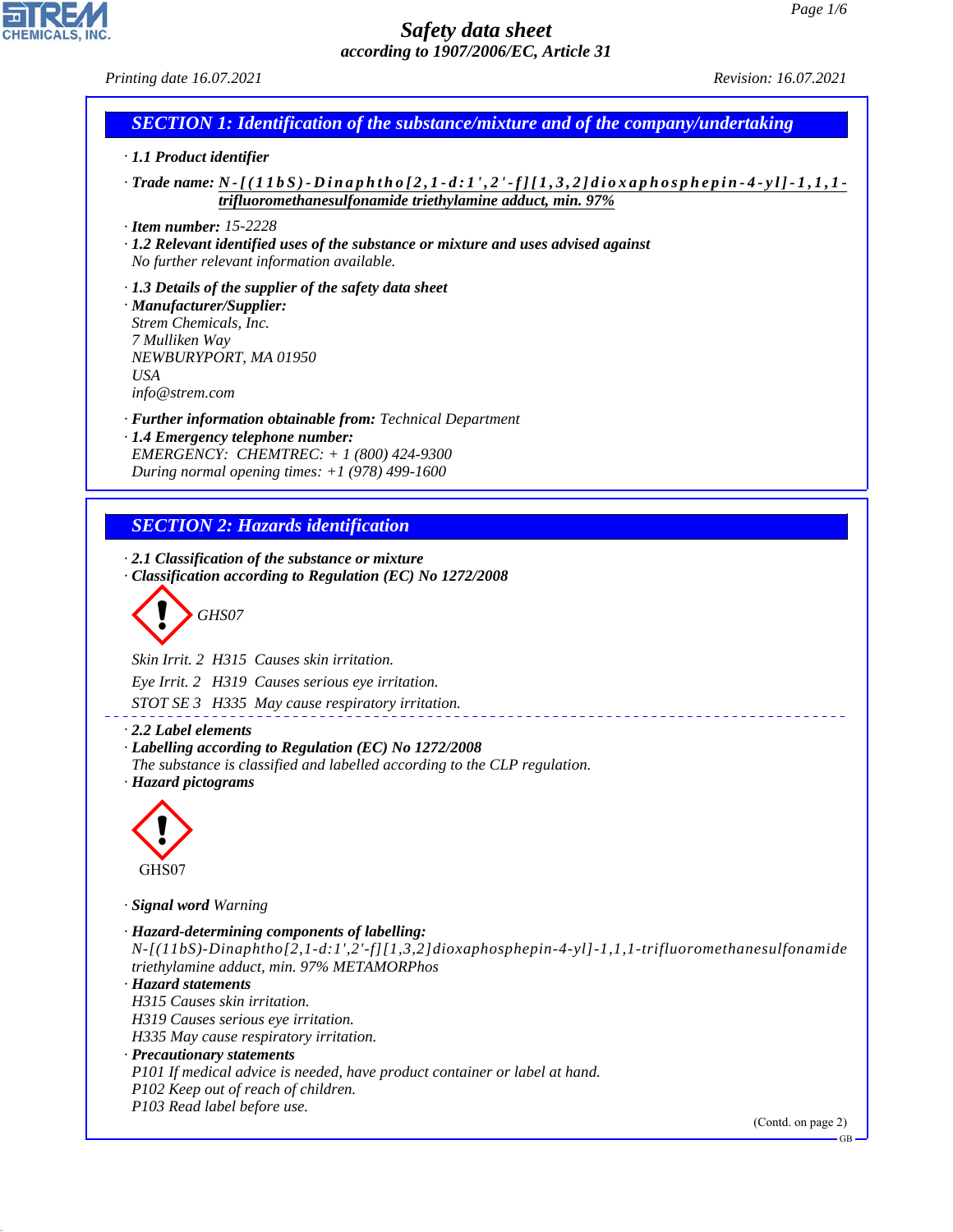*Printing date 16.07.2021 Revision: 16.07.2021*

*Trade name: N-[(11bS)-Dinaphtho[2,1-d:1',2'-f][1,3,2]dioxaphosphepin-4-yl]-1,1,1-trifluoromethanesulfonamide triethylamine adduct, min. 97%*

(Contd. of page 1) *P501 Dispose of contents/container in accordance with local/regional/national/international regulations.*

*· 2.3 Other hazards*

*· Results of PBT and vPvB assessment*

*· PBT: Not applicable.*

*· vPvB: Not applicable.*

## *SECTION 3: Composition/information on ingredients*

*· 3.1 Chemical characterisation: Substances*

*· CAS No. Description*

*N-[(11bS)-Dinaphtho[2,1-d:1',2'-f][1,3,2]dioxaphosphepin-4 yl]-1,1,1-trifluoromethanesulfonamide triethylamine adduct, min. 97% METAMORPhos*

## *SECTION 4: First aid measures*

*· 4.1 Description of first aid measures*

- *· After inhalation: In case of unconsciousness place patient stably in side position for transportation.*
- *· After skin contact: Immediately wash with water and soap and rinse thoroughly.*
- *· After eye contact:*

*Rinse opened eye for several minutes under running water. If symptoms persist, consult a doctor.*

- *· After swallowing: If symptoms persist consult doctor.*
- *· 4.2 Most important symptoms and effects, both acute and delayed No further relevant information available.*

*· 4.3 Indication of any immediate medical attention and special treatment needed No further relevant information available.*

## *SECTION 5: Firefighting measures*

*· 5.1 Extinguishing media*

*· Suitable extinguishing agents: Use fire extinguishing methods suitable to surrounding conditions.*

- *· 5.2 Special hazards arising from the substance or mixture No further relevant information available.*
- *· 5.3 Advice for firefighters*

44.1.1

*· Protective equipment: No special measures required.*

#### *SECTION 6: Accidental release measures*

*· 6.1 Personal precautions, protective equipment and emergency procedures Not required.*

*· 6.2 Environmental precautions: Do not allow to enter sewers/ surface or ground water.*

*· 6.3 Methods and material for containment and cleaning up:*

*Dispose contaminated material as waste according to item 13. Ensure adequate ventilation.*

*· 6.4 Reference to other sections See Section 7 for information on safe handling. See Section 8 for information on personal protection equipment. See Section 13 for disposal information.*

(Contd. on page 3)

GB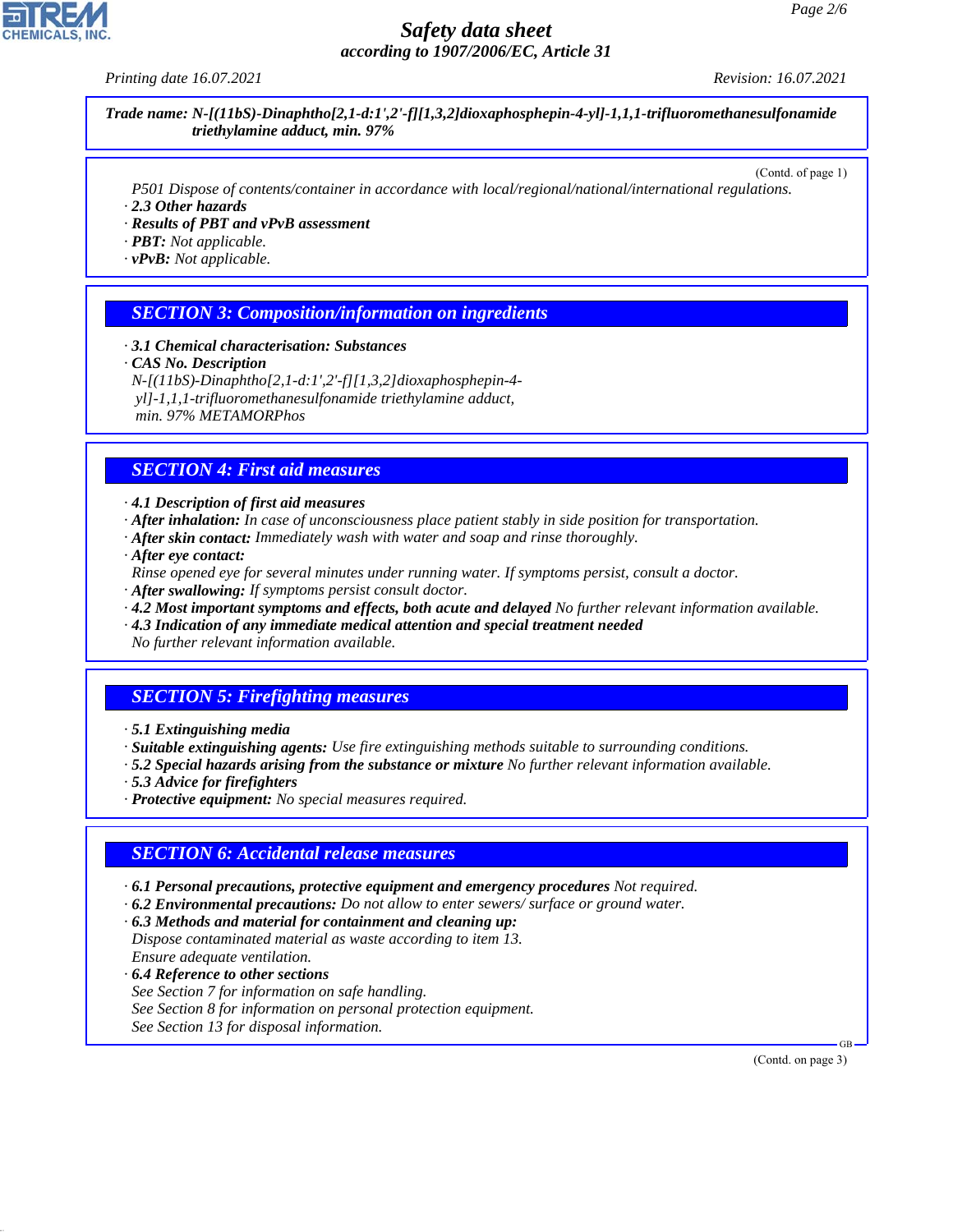*Printing date 16.07.2021 Revision: 16.07.2021*

*Trade name: N-[(11bS)-Dinaphtho[2,1-d:1',2'-f][1,3,2]dioxaphosphepin-4-yl]-1,1,1-trifluoromethanesulfonamide triethylamine adduct, min. 97%*

(Contd. of page 2)

#### *SECTION 7: Handling and storage*

- *· 7.1 Precautions for safe handling No special precautions are necessary if used correctly.*
- *· Information about fire and explosion protection: No special measures required.*
- *· 7.2 Conditions for safe storage, including any incompatibilities*
- *· Storage: Keep cool.*
- *· Requirements to be met by storerooms and receptacles: No special requirements.*
- *· Information about storage in one common storage facility: Not required.*
- *· Further information about storage conditions: Keep container tightly sealed.*
- *· Recommended storage temperature: Store at temperatures not exceeding -18 °C. Keep cool.*
- *· 7.3 Specific end use(s) No further relevant information available.*

#### *SECTION 8: Exposure controls/personal protection*

*· Additional information about design of technical facilities: No further data; see item 7.*

- *· 8.1 Control parameters*
- *· Ingredients with limit values that require monitoring at the workplace: Not required.*
- *· Additional information: The lists valid during the making were used as basis.*
- *· 8.2 Exposure controls*
- *· Personal protective equipment:*
- *· General protective and hygienic measures: Keep away from foodstuffs, beverages and feed. Immediately remove all soiled and contaminated clothing Wash hands before breaks and at the end of work. Avoid contact with the eyes and skin.*
- *· Respiratory protection:*

*In case of brief exposure or low pollution use respiratory filter device. In case of intensive or longer exposure use self-contained respiratory protective device.*

*· Protection of hands:*



\_S*Protective gloves*

*The glove material has to be impermeable and resistant to the product/ the substance/ the preparation.*

*Due to missing tests no recommendation to the glove material can be given for the product/ the preparation/ the chemical mixture.*

*Selection of the glove material on consideration of the penetration times, rates of diffusion and the degradation*

*· Material of gloves*

*The selection of the suitable gloves does not only depend on the material, but also on further marks of quality and varies from manufacturer to manufacturer.*

*· Penetration time of glove material*

*The exact break through time has to be found out by the manufacturer of the protective gloves and has to be observed.*

*· Eye protection:*



44.1.1

\_R*Tightly sealed goggles*

(Contd. on page 4)

GB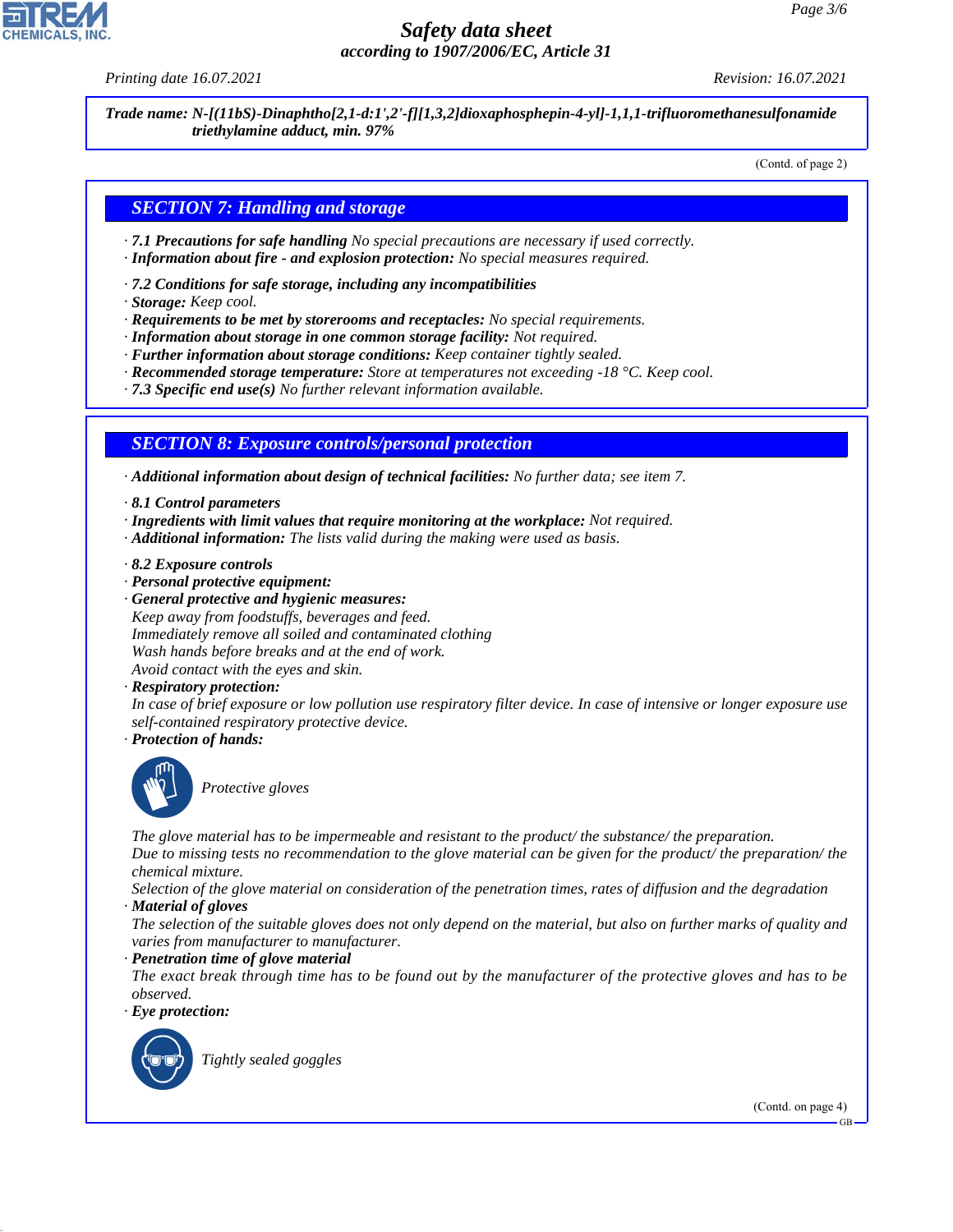### 고 **CHEMICALS, INC.**

## *Safety data sheet according to 1907/2006/EC, Article 31*

*Printing date 16.07.2021 Revision: 16.07.2021*

| Trade name: N-[(11bS)-Dinaphtho[2,1-d:1',2'-f][1,3,2]dioxaphosphepin-4-yl]-1,1,1-trifluoromethanesulfonamide<br>triethylamine adduct, min. 97% |                                               |
|------------------------------------------------------------------------------------------------------------------------------------------------|-----------------------------------------------|
|                                                                                                                                                | (Contd. of page 3)                            |
| · 9.1 Information on basic physical and chemical properties                                                                                    |                                               |
| <b>General Information</b>                                                                                                                     |                                               |
| $\cdot$ Appearance:                                                                                                                            |                                               |
| Form:                                                                                                                                          | Powder                                        |
| Colour:                                                                                                                                        | White                                         |
| Odour:                                                                                                                                         | <i><b>Odourless</b></i>                       |
| · Odour threshold:                                                                                                                             | Not determined.                               |
| $\cdot$ pH-value:                                                                                                                              | Not applicable.                               |
| Change in condition                                                                                                                            |                                               |
| <b>Melting point/freezing point:</b>                                                                                                           | Undetermined.                                 |
| Initial boiling point and boiling range: Undetermined.                                                                                         |                                               |
| · Flash point:                                                                                                                                 | Not applicable.                               |
| · Flammability (solid, gas):                                                                                                                   | Not determined.                               |
| · Ignition temperature:                                                                                                                        |                                               |
| <b>Decomposition temperature:</b>                                                                                                              | Not determined.                               |
| · Auto-ignition temperature:                                                                                                                   | Not determined.                               |
| · Explosive properties:                                                                                                                        | Product does not present an explosion hazard. |
| · Explosion limits:                                                                                                                            |                                               |
| Lower:                                                                                                                                         | Not determined.                               |
| <b>Upper:</b>                                                                                                                                  | Not determined.                               |
| · Vapour pressure:                                                                                                                             | Not applicable.                               |
| $\cdot$ Density:                                                                                                                               | Not determined.                               |
| · Relative density                                                                                                                             | Not determined.                               |
| · Vapour density                                                                                                                               | Not applicable.                               |
| · Evaporation rate                                                                                                                             | Not applicable.                               |
| · Solubility in / Miscibility with                                                                                                             |                                               |
| water:                                                                                                                                         | Insoluble.                                    |
| · Partition coefficient: n-octanol/water:                                                                                                      | Not determined.                               |
| · Viscosity:                                                                                                                                   |                                               |
| Dynamic:                                                                                                                                       | Not applicable.                               |
| Kinematic:                                                                                                                                     | Not applicable.                               |
| · Solvent content:                                                                                                                             |                                               |
| <b>Organic solvents:</b>                                                                                                                       | $0.0\%$                                       |
| $VOC$ (EC)                                                                                                                                     | $0.00\%$                                      |
|                                                                                                                                                |                                               |
| <b>Solids content:</b>                                                                                                                         | 100.0%                                        |
| $\cdot$ 9.2 Other information                                                                                                                  | No further relevant information available.    |

## *SECTION 10: Stability and reactivity*

*· 10.1 Reactivity No further relevant information available.*

*· 10.2 Chemical stability*

44.1.1

*· Thermal decomposition / conditions to be avoided: No decomposition if used according to specifications.*

*· 10.3 Possibility of hazardous reactions No dangerous reactions known.*

(Contd. on page 5)

GB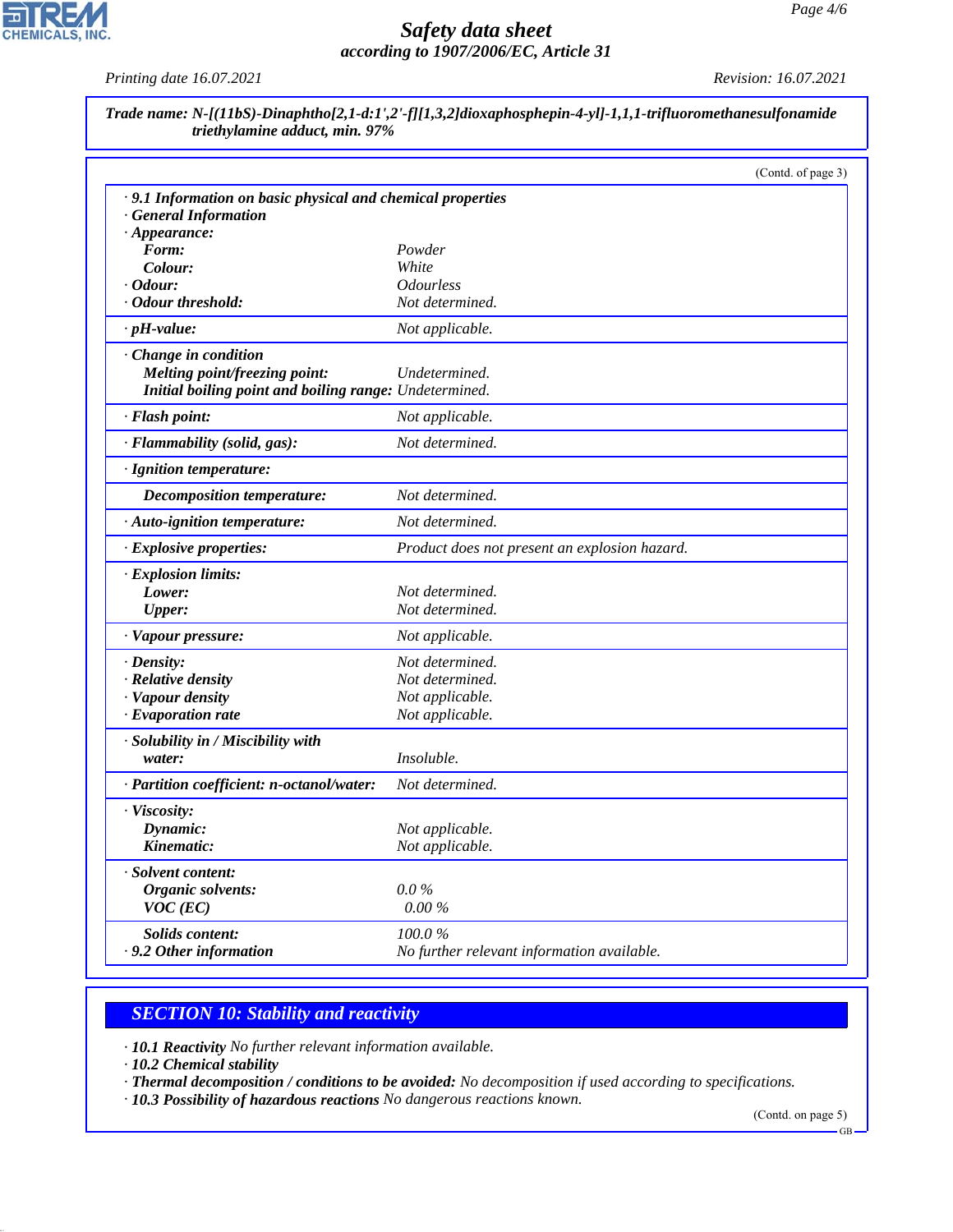

*Trade name: N-[(11bS)-Dinaphtho[2,1-d:1',2'-f][1,3,2]dioxaphosphepin-4-yl]-1,1,1-trifluoromethanesulfonamide triethylamine adduct, min. 97%*

(Contd. of page 4)

- *· 10.4 Conditions to avoid No further relevant information available.*
- *· 10.5 Incompatible materials: No further relevant information available.*
- *· 10.6 Hazardous decomposition products: No dangerous decomposition products known.*

### *SECTION 11: Toxicological information*

*· 11.1 Information on toxicological effects*

- *· Acute toxicity Based on available data, the classification criteria are not met.*
- *· Primary irritant effect:*
- *· Skin corrosion/irritation*
- *Causes skin irritation.*
- *· Serious eye damage/irritation*
- *Causes serious eye irritation.*
- *· Respiratory or skin sensitisation Based on available data, the classification criteria are not met.*
- *· CMR effects (carcinogenity, mutagenicity and toxicity for reproduction)*
- *· Germ cell mutagenicity Based on available data, the classification criteria are not met.*
- *· Carcinogenicity Based on available data, the classification criteria are not met.*
- *· Reproductive toxicity Based on available data, the classification criteria are not met.*
- *· STOT-single exposure*
- *May cause respiratory irritation.*
- *· STOT-repeated exposure Based on available data, the classification criteria are not met.*
- *· Aspiration hazard Based on available data, the classification criteria are not met.*

#### *SECTION 12: Ecological information*

- *· 12.1 Toxicity*
- *· Aquatic toxicity: No further relevant information available.*
- *· 12.2 Persistence and degradability No further relevant information available.*
- *· 12.3 Bioaccumulative potential No further relevant information available.*
- *· 12.4 Mobility in soil No further relevant information available.*
- *· Additional ecological information:*
- *· General notes:*

*Water hazard class 1 (German Regulation) (Self-assessment): slightly hazardous for water*

*Do not allow undiluted product or large quantities of it to reach ground water, water course or sewage system. · 12.5 Results of PBT and vPvB assessment*

- *· PBT: Not applicable.*
- *· vPvB: Not applicable.*
- *· 12.6 Other adverse effects No further relevant information available.*

#### *SECTION 13: Disposal considerations*

- *· 13.1 Waste treatment methods*
- *· Recommendation*

44.1.1

*Must not be disposed together with household garbage. Do not allow product to reach sewage system.*

- *· Uncleaned packaging:*
- *· Recommendation: Disposal must be made according to official regulations.*

(Contd. on page 6)

GB